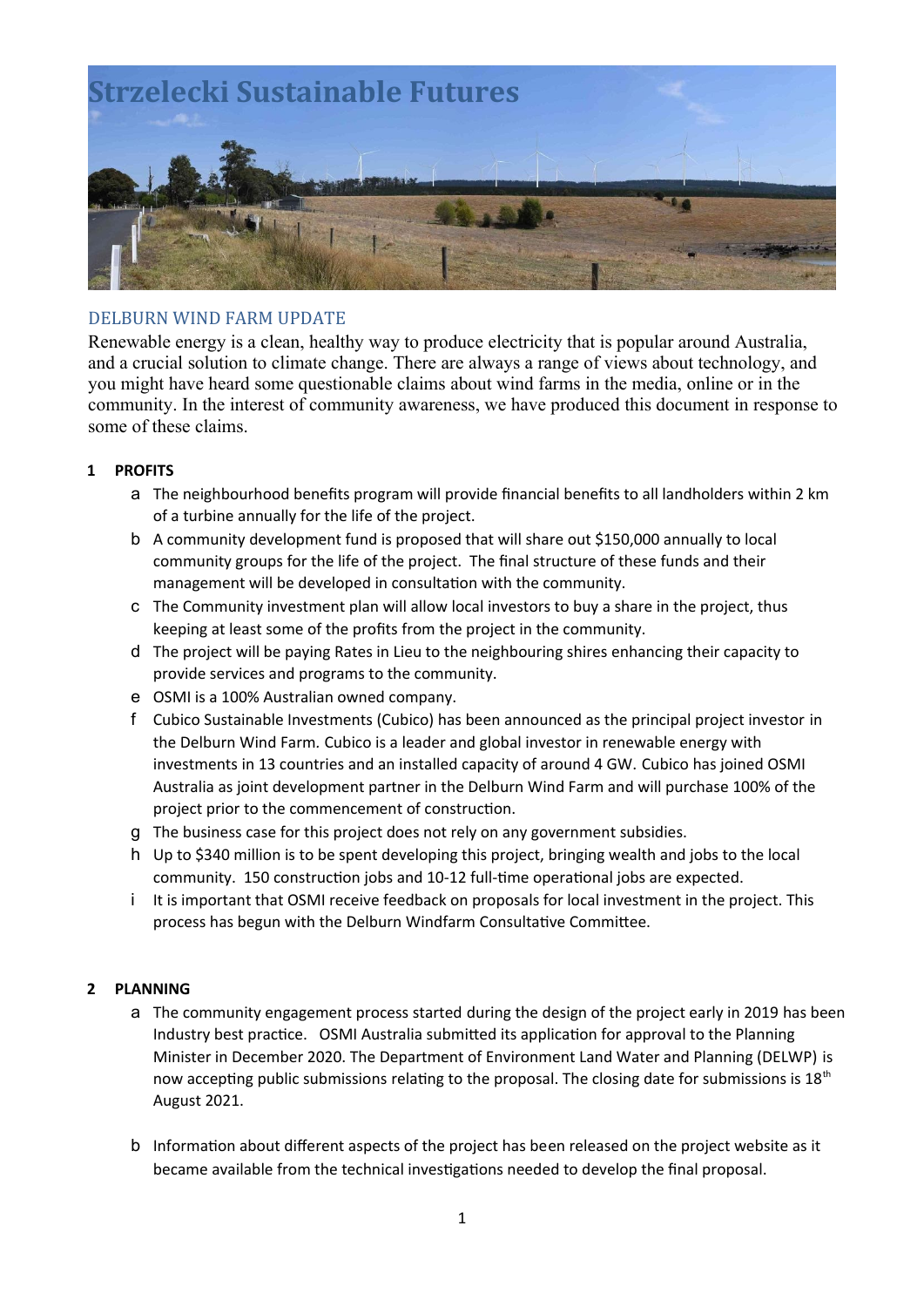- c The Delburn Wind Farm will be compliant with all state and national standards, rules and regulations. No special deals have been done with local or state government.
- d The number of turbines has been reduced from 53 to 33 in response to technical issues and local concerns.
- e OSMI has worked hard to receive feedback from all stakeholders regarding any issues with the project so they can be considered and as far as possible resolved in the final development plan.

## **3 SIZE**

- a The turbines that Delburn Wind Farm will use will be the most modern designs available with a maximum tip height of 250m and a blade length of around 90m. Bigger turbines turn more slowly so the blade passes the tower at a much lower frequency.
- b Larger turbines are more efficient at harvesting wind energy because they are in a more consistent wind stream that is not so affected by the surrounding landforms
- c The turbines will use a number of technologies to make them more efficient and quieter than older designs. These include trailing edges of the blades to mimic owl's wings to reduce wind noise, using modern blade profiles to improve efficiency and feathering of the blades as they pass the tower to reduce stress.
- d A wind turbine that is twice as tall does not have a tower and blades that are twice as wide. A turbine that is twice as tall but twice as far away looks the same height but is much slimmer so has less visual impact.
- e Bigger turbines are much further apart so the "forest of turbines" effect is much reduced. Even from a distance the turbines will appear spaced out.
- f Many German towns own their own power systems. Some towns have had wind farms for 20 years that are now approaching end of life and need replacing. They have almost unanimously chosen to have fewer, bigger turbines than replace like for like.
- g Turbines are or will be fully recyclable with companies already developing technologies to recycle existing blades and develop new blade designs and materials that are even more recyclable.

#### **4 INFRASOUND**

a) The results of various studies suggests:-

i) That Infrasound from wind farms does not cause ill-health directly but that people who expect and fear ill effects may experience them regardless of the presence of infrasound. These are real symptoms but are not "caused" by infrasound as such.

 ii) That the nocebo effect driven by a fear campaign and the confirmation bias can be a powerful factor in influencing people's experience of symptoms without any physical cause.

b) References

i) https://www.ncbi.nlm.nih.gov/pubmed/23477573 Summary findings of Nocebo Effect, Crichton et al, April 2014. Published in Health Psychol. 2014 Apr;33(4):360-4. doi: 10.1037/a0031760. Epub 2013 Mar11.

- [ii\)](../../Users/janeanddanny/Library/Containers/com.apple.mail/Data/Library/Mail%20Downloads/DB9FA89D-BC23-4E3B-8EDD-7C0211066C55/ii)) https://www.fmhs.auckland.ac.nz/assets/fmhs/som/psychmed/petrie/docs/2015%20Explain%2 0the%20nocebo%20response.pdf
- iii) https://www.bing.com/search?q=Nocebo%20Effect&form=SWAUA2
- iv https://reneweconomy.com.au/the-nocebo-effect-and-why-its-much-more-dangerousthan wind-turbines-80849/
- v https://reneweconomy.com.au/whats-next-a-senate-inquiry-into-infrasound-from-treeswaves or-air-conditioners-14558/
- c) Hepburn has two wind turbines that are owned by the community. There are 25 homes within 1 km of these turbines and 69 homes within 2 km. None of the people in these homes experiences any ill health related to the proximity of the turbines and all approve of the turbines.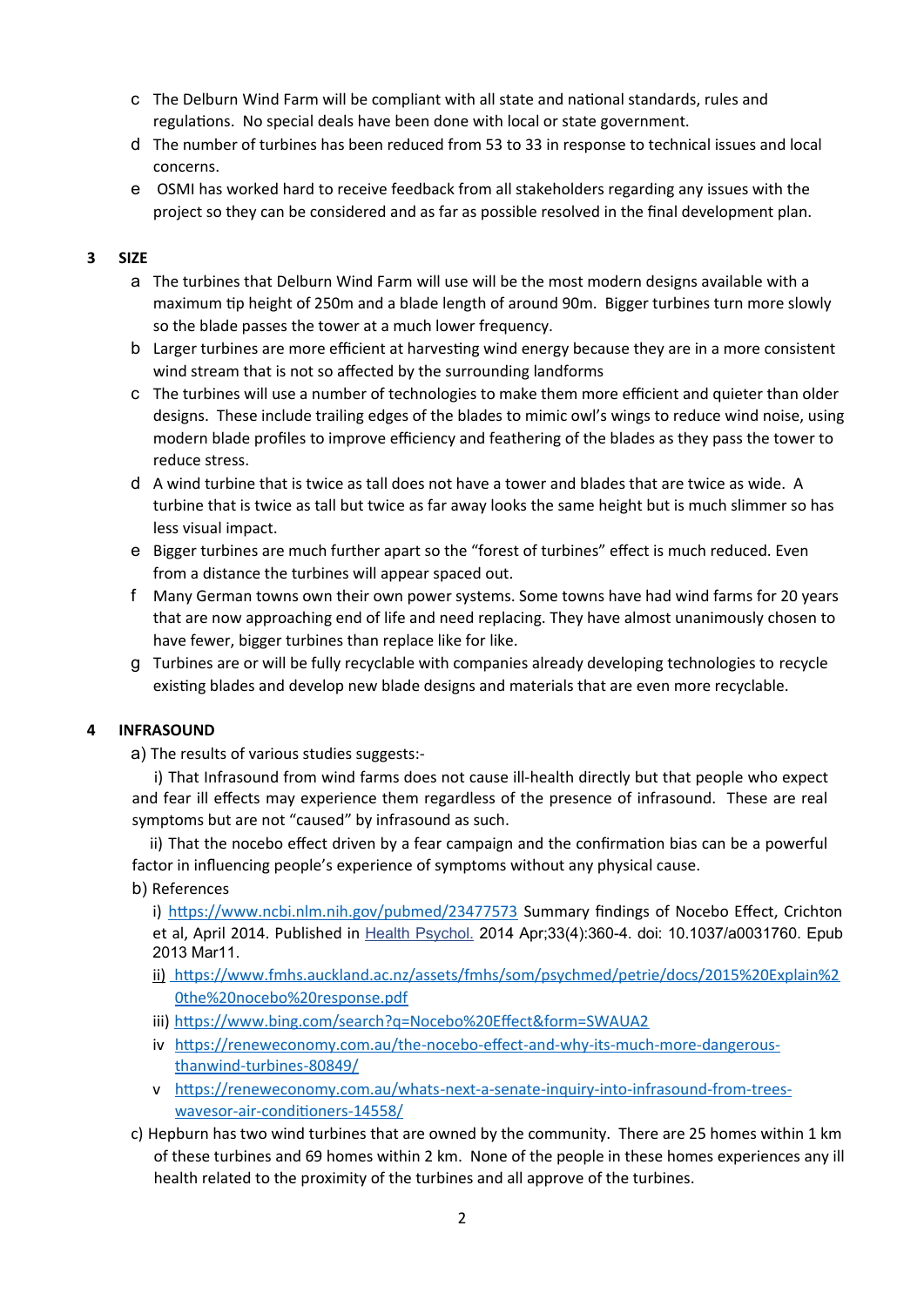## **5 PROPERTY VALUES**

a The largest study in Australia on wind farms and house prices found that wind farms had no impact on house prices. "The findings from our review of case studies in NSW and Victoria did not identify any conclusive trends that would indicate that wind farms have negatively impacted on property values". Ref

-https://www.environment.nsw.gov.au/resources/communities/windfarm-value-impactsreport.pdf

- b In the construction phase where there are extra-large trucks and construction equipment, property values can dip by a very small amount until the work finishes.
- c The Delburn Wind Farm Project is one of the first to offer "Neighbourhood benefits" payments to nearby properties where residents may experience loss of amenity. This payment will be permanently attached to the property for the life of the wind farm and should make these properties more attractive to potential buyers as they are getting the country lifestyle with an annual income from the project. Ref - https://www.ramblingsdc.net/WindValues.html

#### **6 FIRE**

- a Wind farms do not increase bushfire frequency. Climate heating with increasing temperatures and reduced rainfall will increase bushfire frequency and severity.
- b The Delburn Wind farm will enable bush fires to be fought more effectively in the HPV Plantation land by:
	- Maintaining better access tracks, water supplies and fire breaks,
	- the clearing of pine plantation at the base of each tower,
	- introducing a trained fire fighters into the forest in the form of the wind farm workforce.
	- Stopping the rotors and turning them so that they are all lined up in the same direction in the event of fire.
- c The towers will be at least 1 km apart north-south and 600 metres east-west so there are wide flight lanes for fire-fighting aircraft and helicopters to use even in smoky conditions. Because the aircraft will have access to accurate GPS and precise sensing information fire-fighting pilots will know exactly where the towers are.
- d Lightning is one of the main causes of fire in plantations. Each tower has its own lightning rod and conductor to earth and being higher than the surrounding trees will attract lightning and deal with it safely reducing the likelihood of ignition.
- e Another cause of forest fires is arson. The presence of fire trained windfarm workers and HVP foresters in the district will both deter would be arsonists and provide early warning of any fires that do start.

#### **7 VEGETATION**

- a) 14 hectares of native vegetation will be cleared or impacted. This figures includes vegetation impacts within root zone or by aerial trimming which may have no permanent effects as distinct from clearing. Approximately 6 Ha and 20 large trees will be removed, the majority of of which is lineal, low significance road side vegetation along the plantation edge. Some native vegetation will need to be removed during construction, mainly along roads, to allow for the transport of large turbine components. The turbines themselves will all be located within plantation.
- b) A number of koala habitat trees will need to be removed to build the project. This loss will be offset by the protection of mature trees and other native vegetation that will enhance the wildlife corridor connections in the district.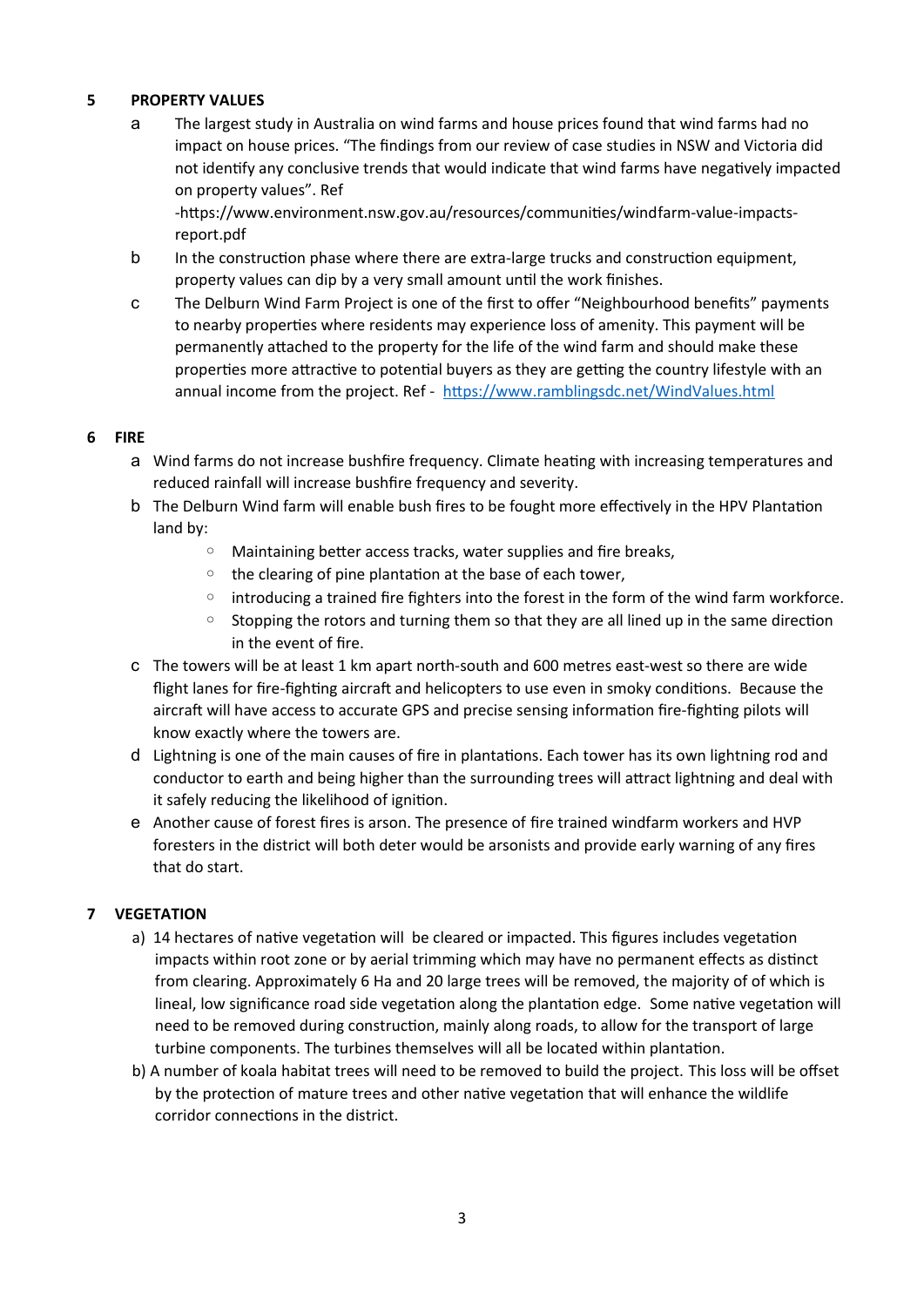# **8 CLIMATE CHANGE**

- a Objectors to this wind farm say that they believe in fighting climate change, but that it should be left to someone else to do somewhere else. The 200 MW generating capacity will be a significant contributor of emissions-free energy into our National Grid replacing one of the generator units (I chimney stack) of the now closed Hazelwood power station and this is a significant contribution to the fight against climate change.
- b The wind farm will save about 620,000 tonnes  $CO<sub>2</sub>$  e per year being added to the atmosphere while powering about 125,000 average sized Victorian homes. About the size of Latrobe Valley. The CSIRO has found that solar and wind power will soon produce electricity more cheaply than existing coal fired power stations even with firming to cover gaps. The Free Market has dictated that wind and solar are now the accepted way forward.
- c This location provides direct access to the Victorian electricity grid as the transmission lines from the Latrobe Valley pass over the site. This avoids the problems experienced by other renewable power stations where distances or the capacity of existing transmission lines limit the amount of power that can be delivered to the grid.
- d This location has different wind patterns to the west of Victoria where most of the new wind farms are being developed. So, the output will complement much of the existing wind power and improve the stability and reliability of the grid
- e Total emissions throughout the manufacturing, transport, installation, maintenance, and end of life of a wind turbine have been studied and quantified. The studies show that the time it takes to recoup the emissions it took to make and construct a turbine is from a few months to less than a year. So wind power significantly reduces overall emissions of  $CO<sub>2</sub>$ Ref: http://www.ourenergypolicy.org/wp - content/uploads/2014/06/turbines.pdf
- f In the fight against climate change, we as a community need to do our bit and embrace positive local solutions to assist with the transition away from polluting greenhouse emissions that are driving the climate crisis.

# **9 WHATEVER AUSTRALIA DOES, IT WILL NOT AFFECT CLIMATE CHANGE**

- a Australia is the 13th highest gross emitter of greenhouse gases in the world and has the HIGHEST per capita emissions of any developed country in the world. We can help reduce global warming by embracing renewable technologies that provide clean energy.
- b Australians make up only 0.34% of global population but produce 1.4% of global emissions. This is four times our fair share of the global emissions budget. We have a responsibility as a large contributor to global emissions, to make the shift to renewables and show leadership.

# **10 SHADOW FLICKER**

- a There are maps showing the areas affected by flicker from the current tower locations on the OSMI website. All houses will be too far away to be affected by flicker shadows but there is one shed that will be affected for about 10 hours a year.
- b The surfaces of the turbine blades are coated in non-reflective material to minimise glare and reflection.

# **11 BIRDS**

a According to a study conducted in the USA just 3 % of eagle deaths were due to wind turbines. Other causes were road deaths, habitat loss, power line collisions, shooting and poisoning https://www.livescience.com/41644-wind-energy-threat-to-birds-overblown.html